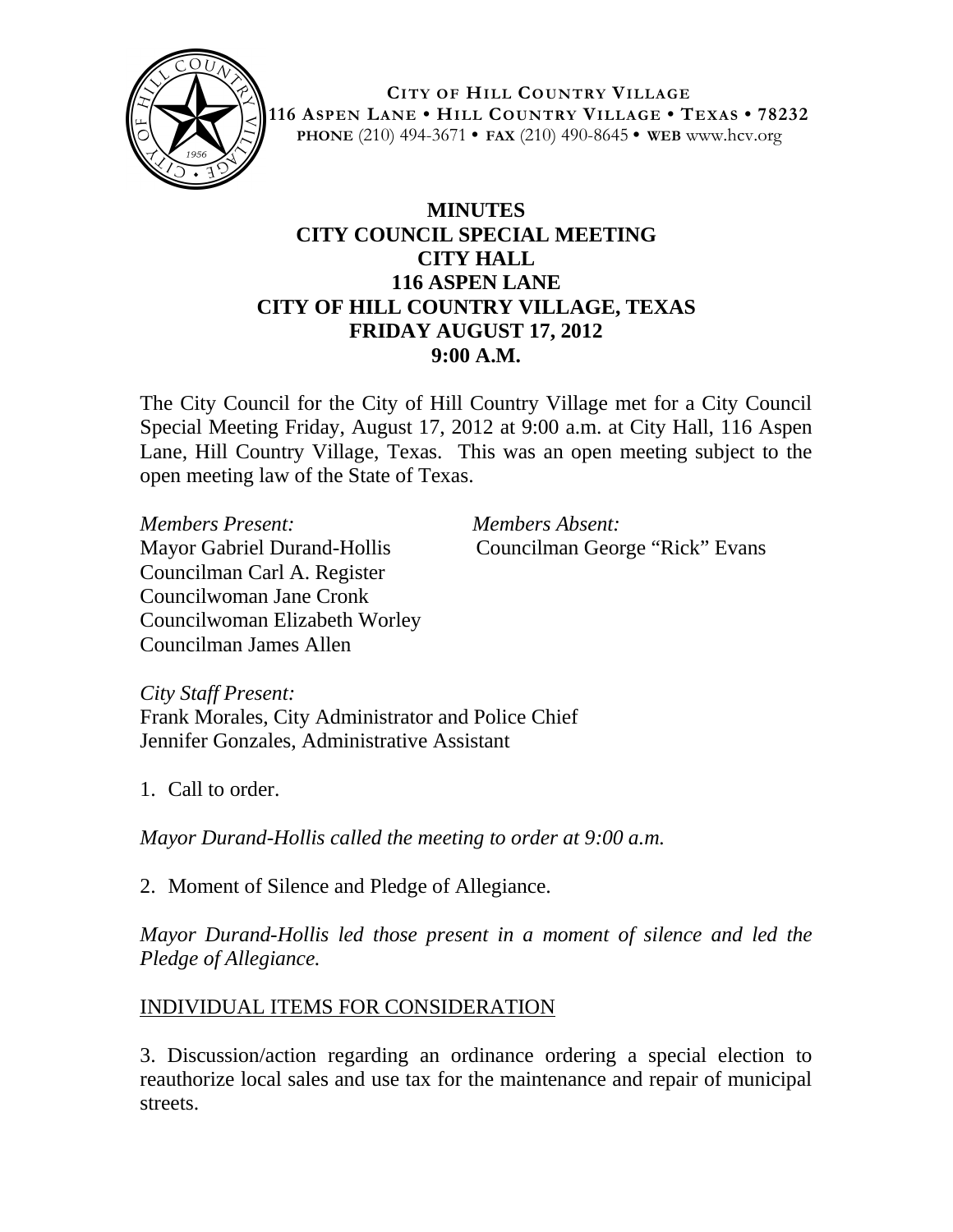*Councilman Register made a motion to approve an ordinance as presented ordering a special election to reauthorize local sales and use tax for the maintenance and repair of the municipal streets, seconded by Councilwoman Worley. Motion passed unanimously.*

4. Discussion/action approving an ordinance authorizing the execution of an agreement for a special election services with the Bexar County Election's Administrator.

*Councilman Register made a motion to approve an ordinance authorizing the execution of agreement for a special election services with the Bexar County Election's Administrator, seconded by Councilwoman Cronk. Motion passed unanimously.*

5. Discussion/action approving an ordinance authorizing entry into an interlocal agreement with San Antonio Water System in regard to the provision of billing services for sewer service charges.

*Councilwoman Worley made a motion to approve an ordinance authorizing entry into an interlocal agreement with San Antonio Water System in regard to the provision of billing services for sewer services charges, seconded by Councilman Register. Motion passed unanimously.*

6. Mayors report to council.

Interlocal Agreement with the Bexar County Sheriff's Office.

*Mayor Durand-Hollis informed council that only questions were asked on the Interlocal Agreement with the Bexar County Sheriff's Office, no demands were made.*

Process for Road Improvements.

*Mayor Durand-Hollis informed council once the November election is over, we will see how everything has worked out and then look at the report from Givler Engineering for a plan to work with.*

7. City Administrators report to council.

Traffic calming devices